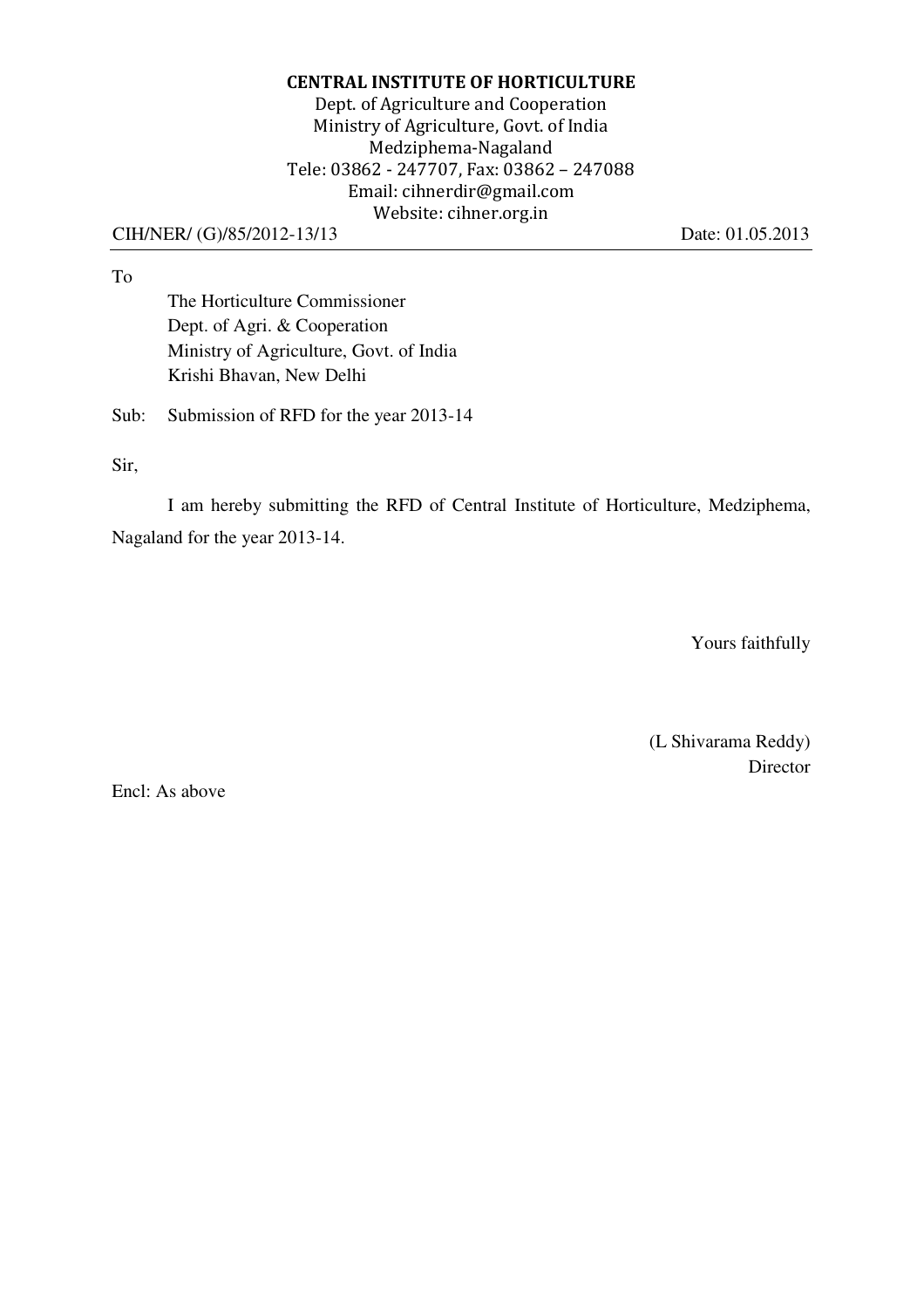### SECTION 2:

# Inter se Priorities among Key Objectives, Success indicators and Targets

| Objective                                                       | Weight | Action                                                            | <b>Success Indicator</b>                         | Unit         | Weight | Target / Criteria Value |      |      |      |                 |
|-----------------------------------------------------------------|--------|-------------------------------------------------------------------|--------------------------------------------------|--------------|--------|-------------------------|------|------|------|-----------------|
|                                                                 |        |                                                                   |                                                  |              |        | Excellent               | Very | Good | Fair | Poor            |
|                                                                 |        |                                                                   |                                                  |              |        |                         | Good |      |      |                 |
|                                                                 |        |                                                                   |                                                  |              |        | 100%                    | 90%  | 80%  | 70%  | 60%             |
| Institutional support for<br>horticulture development<br>in NER | 25     | 1. Capacity Building & HRD<br>Activities                          | Training of trainers                             | nos          | 0.13   | 16                      | 14   | 13   | 11   | 10              |
|                                                                 |        |                                                                   | Training of farmers                              | nos          | 0.12   | 80                      | 72   | 64   | 56   | 48              |
|                                                                 | 30     | 2. Production of Quality                                          | No. of vegetatively                              | Lakh<br>nos. | 0.30   | 0.5                     | 0.4  | 0.3  | 0.2  | 0.1             |
|                                                                 |        | <b>Planting Materials</b>                                         | propagated plants                                |              |        |                         |      |      |      |                 |
|                                                                 | 25     | 3. Demonstrations of<br>identified technologies for<br><b>NER</b> | Demonstration                                    | nos.         | 0.25   | 20                      | 18   | 16   | 14   | 12 <sub>1</sub> |
|                                                                 | 20     | 4. Marketing & Agri Business<br>Promotion                         | Awareness<br>programmes/buyers &<br>sellers meet | nos.         | 0.20   | 8                       |      | 6.   | 5    | 4               |